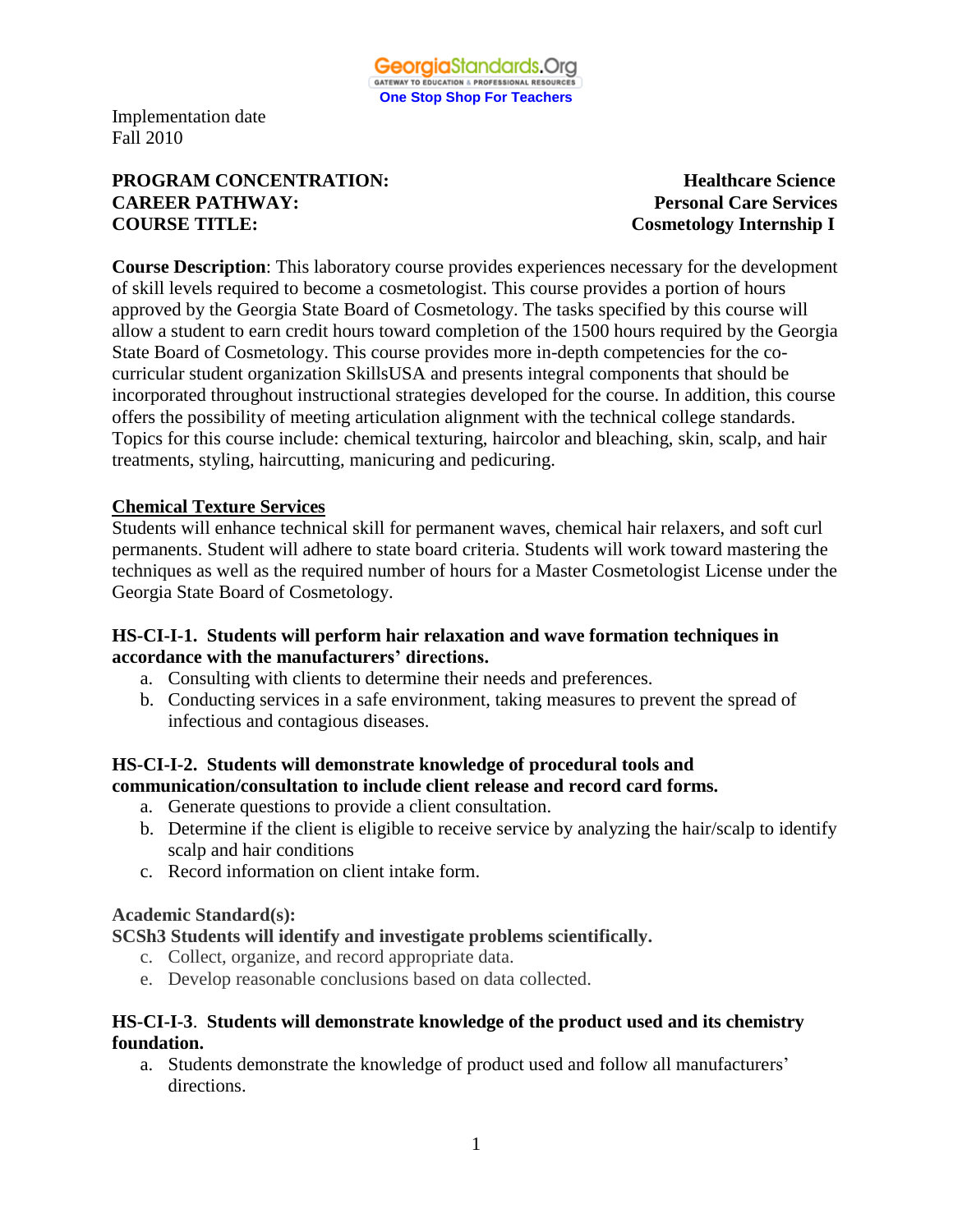> b. Students perform various chemical texturing services based on the needs and preferences of the clients.

## **HS-CI-I-4. Students will perform the appropriate number of applications on mannequins/clients, as directed by the instructor, toward completion of State Board requirements**.

- a. Perform 9 permanent waving applications.
- b. Perform 4 virgin chemical hair relaxing applications.
- c. Perform 5 retouch chemical hair relaxing applications.
- d. Perform 1 soft curl permanent application.

## **Academic Standard(s):**

**SC5 Students will understand that the rate at which a chemical reaction occurs can be affected by changing concentration, temperature, or pressure and the addition of a catalyst.**

a. Demonstrate the effects of changing concentration, temperature, and pressure on chemical reactions.

## **SC7 Students will characterize the properties that describe solutions and the nature of acids and bases.**

- a. Explain the process of dissolving in terms of solute/solvent interactions:
- b. Compare, contrast, and evaluate the nature of acids and bases:
	- Arrhenius, Bronsted-Lowry Acid/Bases
	- Strong vs. weak acids/bases in terms of percent dissociation
	- $\bullet$  pH
	- Acid-Base neutralization

## **Haircoloring and Bleaching**

Students will enhance technical skill for haircoloring and bleaching. Services will include temporary, semi-permanent, demi-permanent, and permanent haircolor. Students will perform a variety of highlight services including cap, foil, and freehand techniques. Students will adhere to State Board criteria. Students will work toward mastering the techniques as well as the required number of hours for a Master Cosmetologist License under the Georgia State Board of Cosmetology.

## **HS-CI-I-5. Students will perform the applications of, safety of, and chemistry involved with haircoloring and bleaching agents.**

- a. Conduct a color service in accordance with a client's needs or expectations.
- b. Consult with clients to determine their needs and preferences.
- c. Use a variety of salon products while providing client services.
- d. Conduct services in a safe environment by taking measures to prevent the spread of infectious and contagious diseases.

**HS-CI-I-6. Students will perform the appropriate number of color applications on mannequins/clients, as directed by the instructor, toward completion of State Board requirements**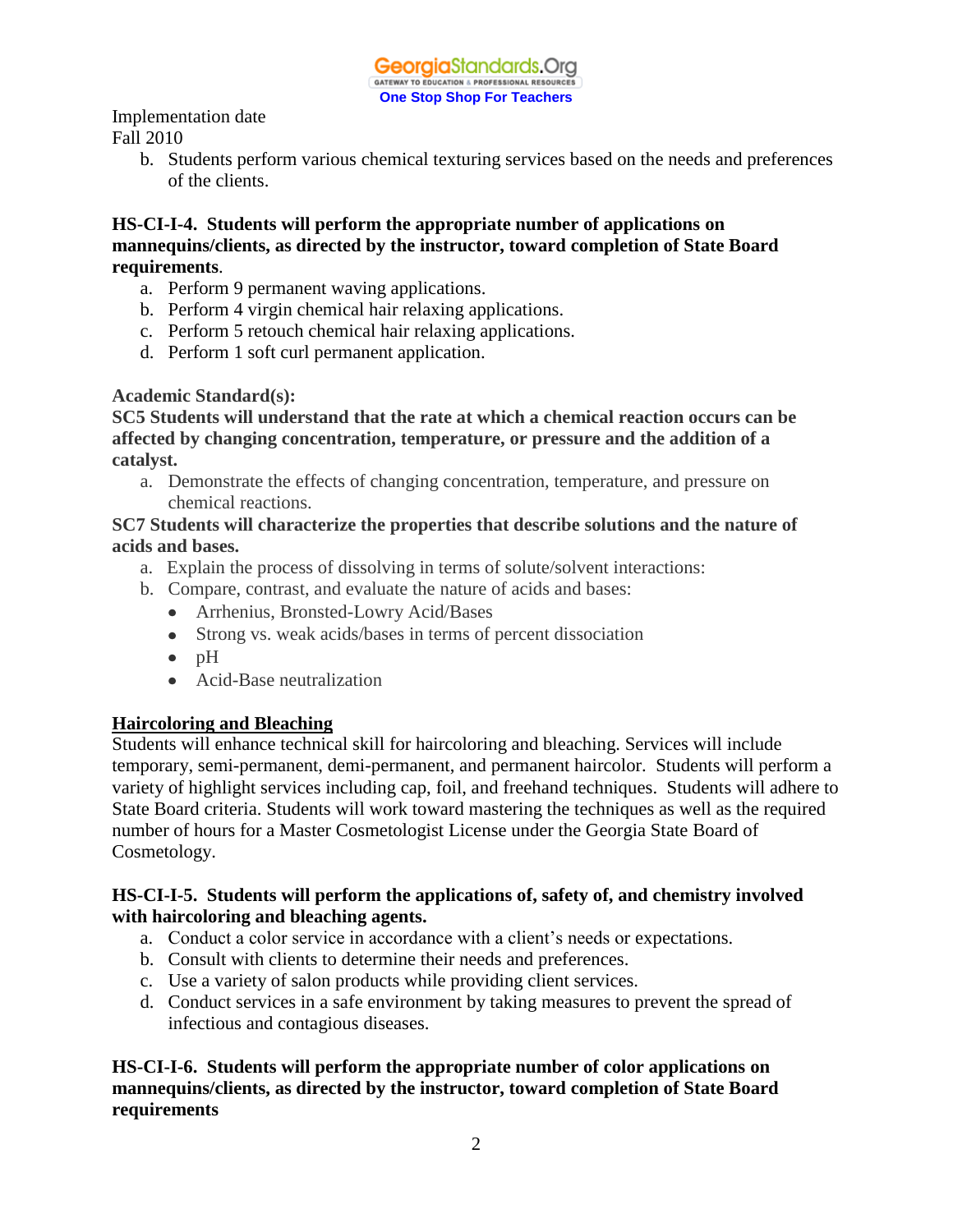GeorgiaStandards.Org GATEWAY TO EDUCATION & PROFESSIONAL RESOURCE **One Stop Shop For Teachers**

Implementation date Fall 2010

- a. Perform 1 application of temporary color.
- b. Perform 1 application of semi/demi color.
- c. Perform 4 applications of permanent color.
- d. Perform 4 applications of retouch permanent color.
- e. Perform 1 application of bleach products.
- f. Perform 2 applications of retouch bleach products.
- g. Perform a lash and brow tint.
- h. Perform 1 foiling technique.
- i. Perform 1 cap technique.

**Academic Standard(s):**

**SCSh4 Students will use tools and instruments for observing, measuring, and manipulating scientific equipment and materials.**

**SCSh5 Students will demonstrate the computation and estimation skills necessary for analyzing data and developing reasonable scientific explanations.**

a. Consider possible effects of measurement errors on calculations.

**SPS6 Students will investigate the properties of solutions.**

- a. Describe solutions in terms of
	- $\bullet$ solute/solvent
- b. Observe factors affecting the rate a solute dissolves in a specific solvent.

**SC5 Students will understand that the rate at which a chemical reaction occurs can be affected by changing concentration, temperature, or pressure and the addition of a catalyst.**

b. Investigate the effects of a catalyst on chemical reactions and apply it to everyday examples.

#### **HS-CI-I-7. Students will demonstrate knowledge of formulations and various applications.**

- a. Identify the client's natural level.
- b. Determine classification of color used.
- c. Apply color/bleach using brush or bottle method with appropriate sectioning.
- d. Determine when to use retouch or virgin procedures for applications.
- e. Determine which foiling technique is to be used (foiling, freehand, cap, etc).
- f. Conduct a predisposition test for possible allergies prior to service.

#### **Academic Standard(s):**

**SCSh3 Students will identify and investigate problems scientifically.**

- a. Develop reasonable conclusions based on data collected.
- b. Evaluate whether conclusions are reasonable by reviewing the process and checking against other available information.

## **Skin, Scalp, and Hair Treatments**

Students will enhance technical skill for skin, scalp, and hair treatments. Students will adhere to State Board criteria. Students will work toward mastering the techniques as well as the required number of hours for a Master Cosmetologist License under the Georgia State Board of Cosmetology.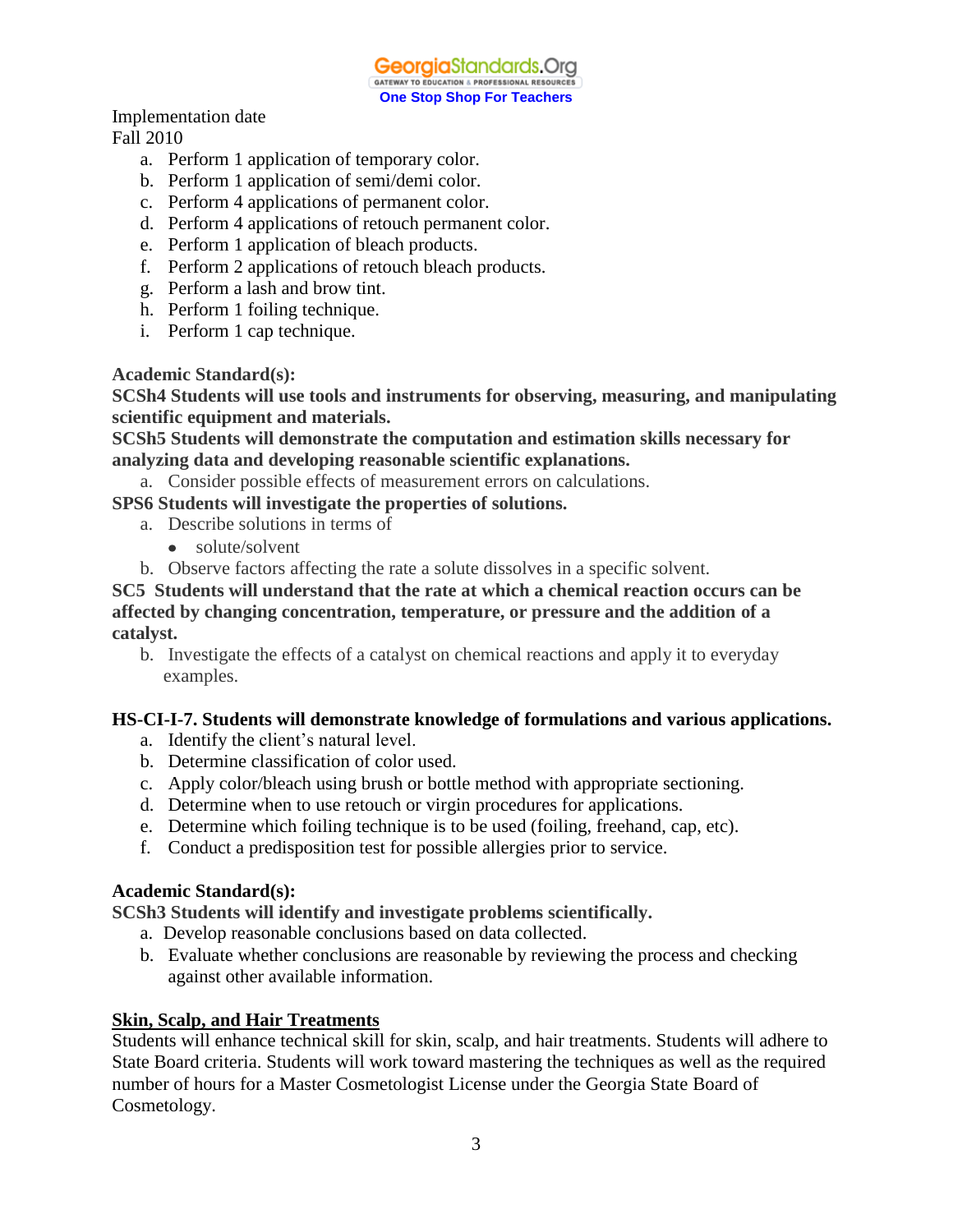## **HS-CI-I-8. Students will perform the application techniques and theory in the treatment of the skin, scalp, and hair.**

- a. Conduct services in a safe environment and taking measures to prevent the spread of infectious and contagious diseases.
- b. Use a variety of salon products while providing services.
- c. Effectively market professional salon products.

## **HS-CI-I-9. Students will follow safety precautions for all skin, scalp, and hair treatments.**

- a. Generate questions to perform client consultation and analyze skin, scalp, and hair for disorders prior to performing treatment procedures.
- b. Demonstrate safety precautions for all electrical equipment.

## **HS-CI-I-10. Students will identify electrical equipment for scalp and facial treatments.**

**Academic Standard(s):**

**SPS7 Students will relate transformations and flow of energy within a system.**

## **HS-CI-I-11. Students will identify cosmetic chemistry products and supplies used for the face, hair, and scalp.**

- a. Identify products and supplies needed to give facial treatments.
- b. Identify products and supplies needed to give scalp treatments.
- c. Identify products and supplies needed to give hair treatments.

## **Academic Standard(s):**

## **SCSh3 Students will identify and investigate problems scientifically.**

- e. Develop reasonable conclusions based on data collected.
- f. Evaluate whether conclusions are reasonable by reviewing the process and checking against other available information.

## **HS-CI-I-12. Student will perform corrective hair and scalp treatments.**

- a. Demonstrate procedures involved in a corrective scalp treatment for oily and dry scalp.
- b. Demonstrate procedures involved in a corrective hair treatment for dry and oily hair.

## **HS-CI-I-13. Students will perform facial procedures.**

- a. Demonstrate massage manipulations.
- b. Perform procedures for an oily skin facial.
- c. Perform procedures for a dry skin facial.

## **HS-CI-I-14**. **Perform the appropriate number of applications on mannequins/clients, as directed by the instructor, toward completion of State Board requirements.**

- a. Perform 5 facials.
- b. Perform 5 scalp treatments.
- **c.** Perform 7 hair treatments.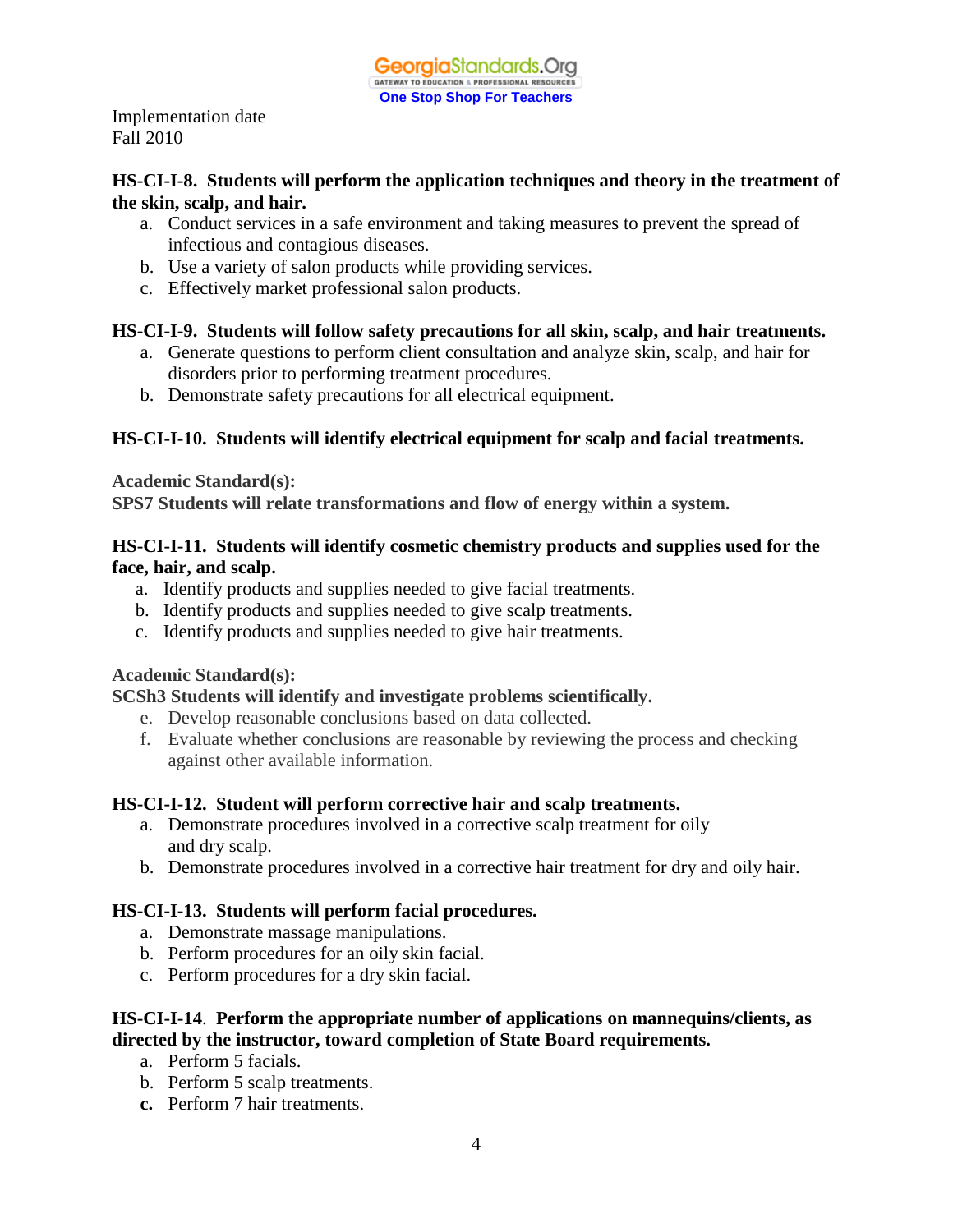

- d. Perform 4 lip, chin and face hair removal services.
- e. Perform 4 brow tweezing.
- f. Perform 4 brow waxing.

### **Hair Design**

Students will enhance general hair design skills including wet hairstyling, thermal hairstyling and special occasion hairstyling. Students will interpret designs as well as create their own designs. Students will adhere to State Board criteria. Students will work toward mastering the techniques as well as the required number of hours for a Master Cosmetologist License under the Georgia State Board of Cosmetology.

#### **HS-CI-I-15. Students will provide styling and finishing techniques to complete a hairstyle to the satisfaction of the client**.

- a. Consult with the client to determine needs and preferences.
- b. Research the history of hairstyling and how it has evolved to current trends.
- c. Interpret and analyze bone and muscular structure to determine complimentary hairstyles.

## **HS-CI-I-16. Students will be able to enhance their skills from previous courses in the fundamental theory and skills required for hairstyling design to a advanced skill level in hairstyling, including: updo's, hair wrapping, thermal hairstyling, roller sets, pincurls, finger waves, chignons, French twist, hair pressing, braiding and hair extensions.**

- a. Demonstrate the ability to utilize and control the hairstyle using the design elements and principles within a two- or three-dimensional context.
- b. Interpret a composition analysis of hair design as it relates to balance, contrast, repetition, alternation, and proportional relationships.
- c. Construct a portfolio of hair designs reflecting the history of hairstyling research.
- d. Generate different hairstyles for different body proportions to create a balance hair design.
- e. Demonstrate proper design compositions in hair designs using form, lines, texture, and color as a guide.
- f. Illustrate different designs using design principles including repetition, alternation, progression, contrast, and balance.

## **HS-CI-I-17**. **Students will perform the appropriate number of styles, as directed by the instructor, to meet State Board requirements.**

- a. Perform 10 wet sets.
- b. Perform 14 comb outs.
- c. Perform 4 blow dry styles to include Marcel Iron.
- d. Perform 1 pincurl style.
- e. Perform 1 finger wave style.

#### **Hair Cutting**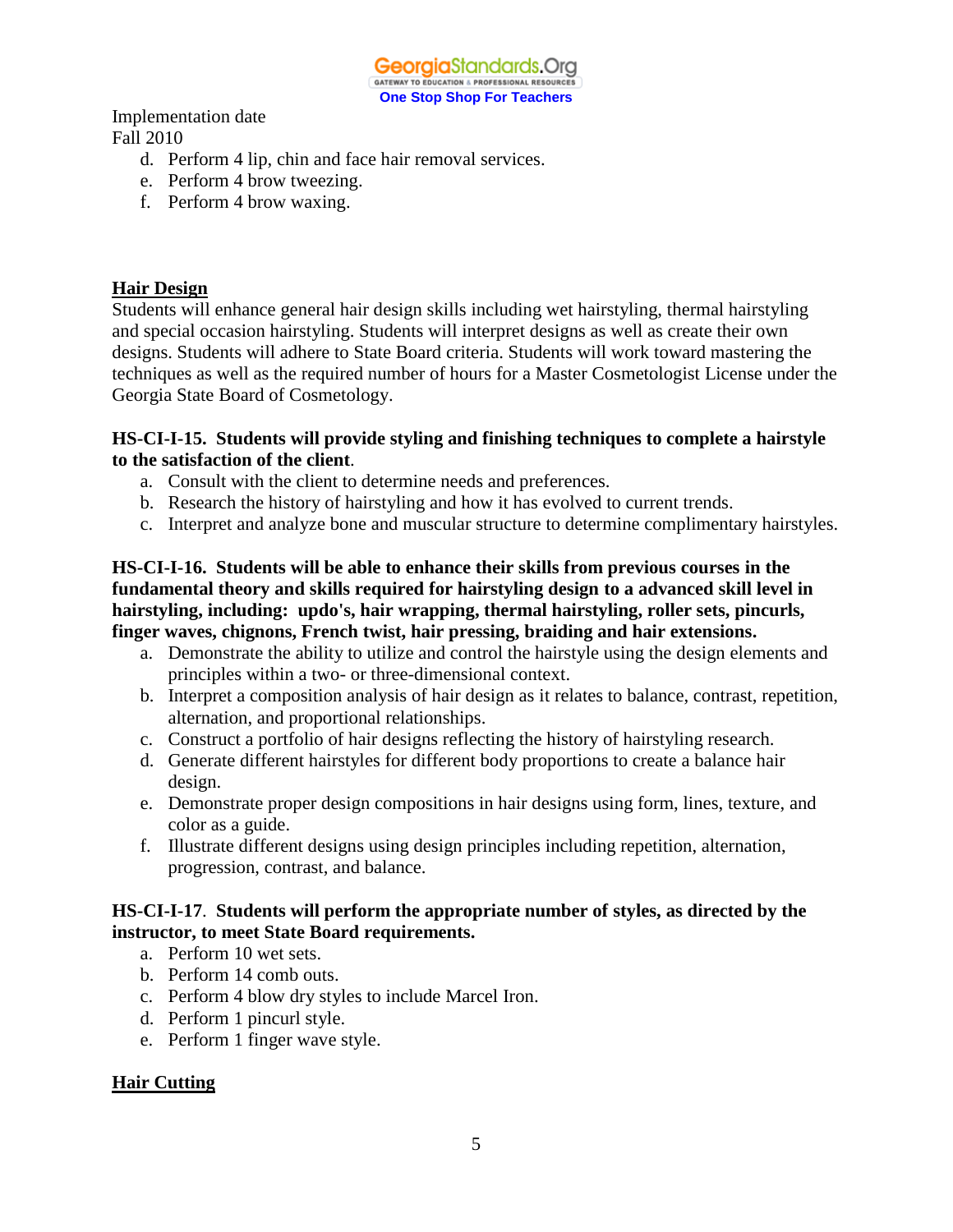Students will enhance technical skills for haircutting. Students will work with a variety of haircutting tools including shears, razor, thinning shears, and clippers. Students will perform haircuts to client specification. Students will adhere to State Board criteria. Students will work toward mastering the techniques as well as the required number of hours for a Master Cosmetologist License under the Georgia State Board of Cosmetology.

## **HS-CI-I-18. Students will perform haircuts in accordance with a client's needs or expectations.**

- a. Introduce theory and skills necessary to apply haircutting techniques.
- b. Consult with clients to determine their needs and preferences.

## **HS-CI-I-19. Students will identify terms associated with haircutting.**

#### **Academic Standard(s):**

**ELA10RL5 The student understands and acquires new vocabulary and uses it correctly in reading and writing.** 

### **HS-CI-I-20. Students will follow safety practices and decontamination during haircutting procedures.**

- a. Demonstrate knowledge of client protection during service.
- b. Demonstrate safe handling of implements while cutting.
- c. Identify appropriate procedures for storing sanitizing and storing implements.
- d. Demonstrate importance of sterilization and sanitation rules while cutting.

## **HS-CI-I-21. Students will perform the appropriate number of haircuts, as directed by the instructor, to meet State Board requirements.**

a. Perform 15 haircutting techniques.

#### **Academic Standards(s):**

#### **MM2G1. Students will identify and use special right triangles.**

#### **HS-CI-I-22. Students will perform client consultation.**

- a. Analyze client's hair and scalp condition.
- b. Perform a head/hair/body analysis.

#### **Academic Standard(s):**

## **ELA11LSV1 The student participates in student-to-teacher, student-to-student, and group verbal interactions. The student**

- a. Initiates new topics in addition to responding to adult-initiated topics.
- b. Asks relevant questions.
- c. Responds to questions with appropriate information.

## **HS-CI-I-23. Students will identify cutting implements.**

- a. Identify haircutting implements and their functions.
- b. Demonstrate how to hold, use, and care for implements.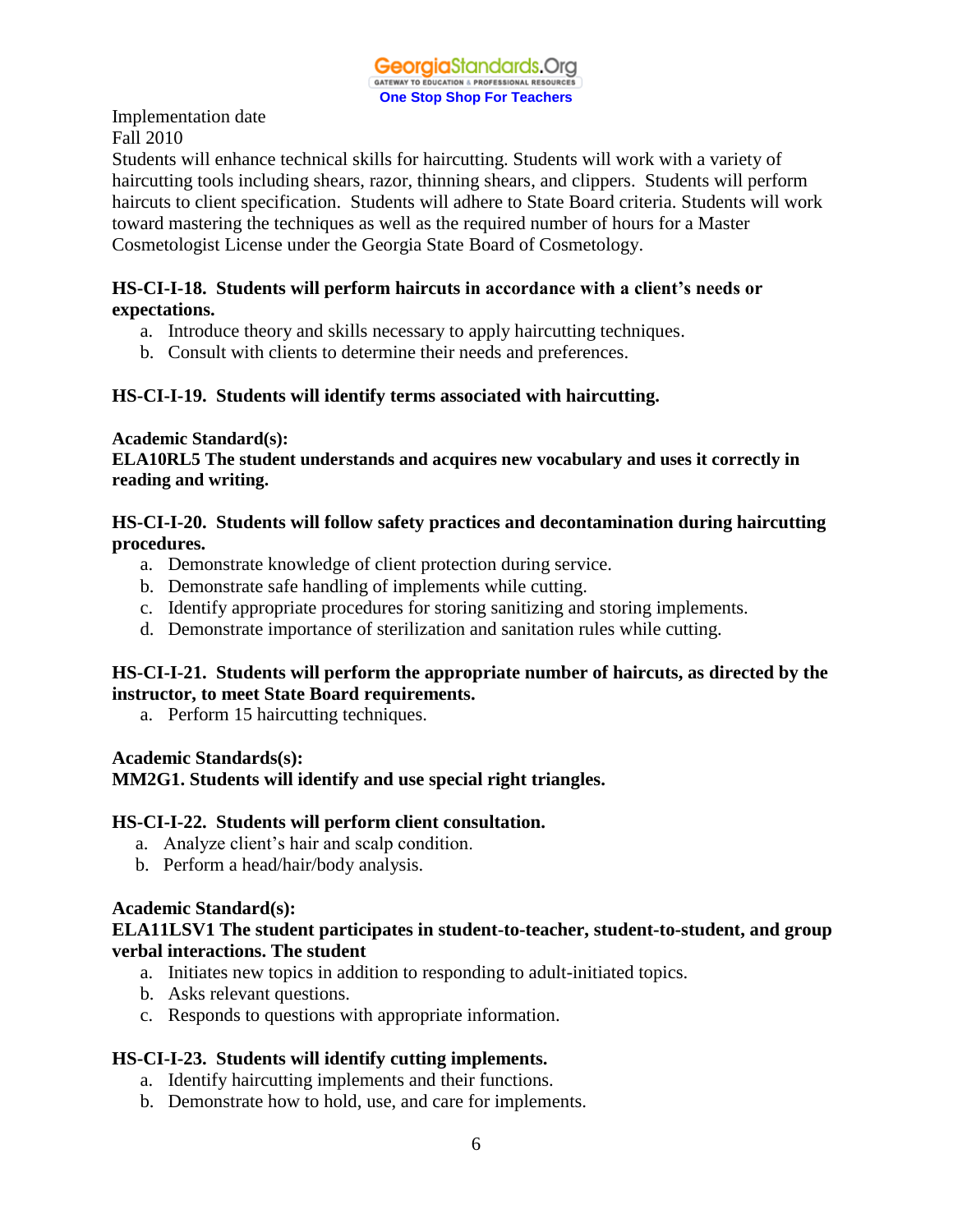## **HS-CI-I-24. Students will identify various haircutting techniques.**

- a. Demonstrate sectioning in haircutting.
- b. Identify traveling and stationary guidelines.
- c. Demonstrate 0 elevation, 180 degree, 45 degree, and 90 degree cuts.
- d. Demonstrate cuts using shears, razor, and clippers.
- e. Demonstrate various texture techniques in haircutting.
- f. Demonstrate cross-checking a haircut for accuracy.

#### **Academic Standard(s):**

## **MM1G1. Students will investigate properties of geometric figures in the coordinate**

- a. plane.
- b. Determine the distance between two points.
- c. Determine the distance between a point and a line.

## **MM2G1. Students will identify and use special right triangles***.*

#### **Nail Care**

Students will enhance technical skills for manicuring, pedicuring, and advanced nail procedures. Students will adhere to State Board criteria. Students will work toward mastering techniques as well as the required number of hours for a Master Cosmetologist License under the Georgia State Board of Cosmetology.

#### **HS-CI-I-25. Students will provide basic manicures and pedicures to the satisfaction of the client**.

- a. Consulting with clients to determine their needs and preferences.
- b. Conducting services in a safe environment and take measures to prevent the spread of infectious and contagious diseases.

## **HS-CI-I-26. Students will perform the appropriate number of applications, as directed by the instructor, to meet State Board requirements.**

- a. Perform 4 manicures.
- b. Perform 2 pedicures.
- c. Perform 1 advanced nail technique.

#### **Reception**

Students will perform receptionist duties to acquired hours. Students will take appointments, answer phone, greet clients.

## **HS-CI-I-27. Students will perform the required hours, as directed by the instructor, in order to meet State Board requirements.**

a. Perform 9 hours of receptionist duties.

#### **Academic Standard(s):**

**ELA9LSV1 The student participates in student-to-teacher, student-to-student, and group verbal interactions. The student**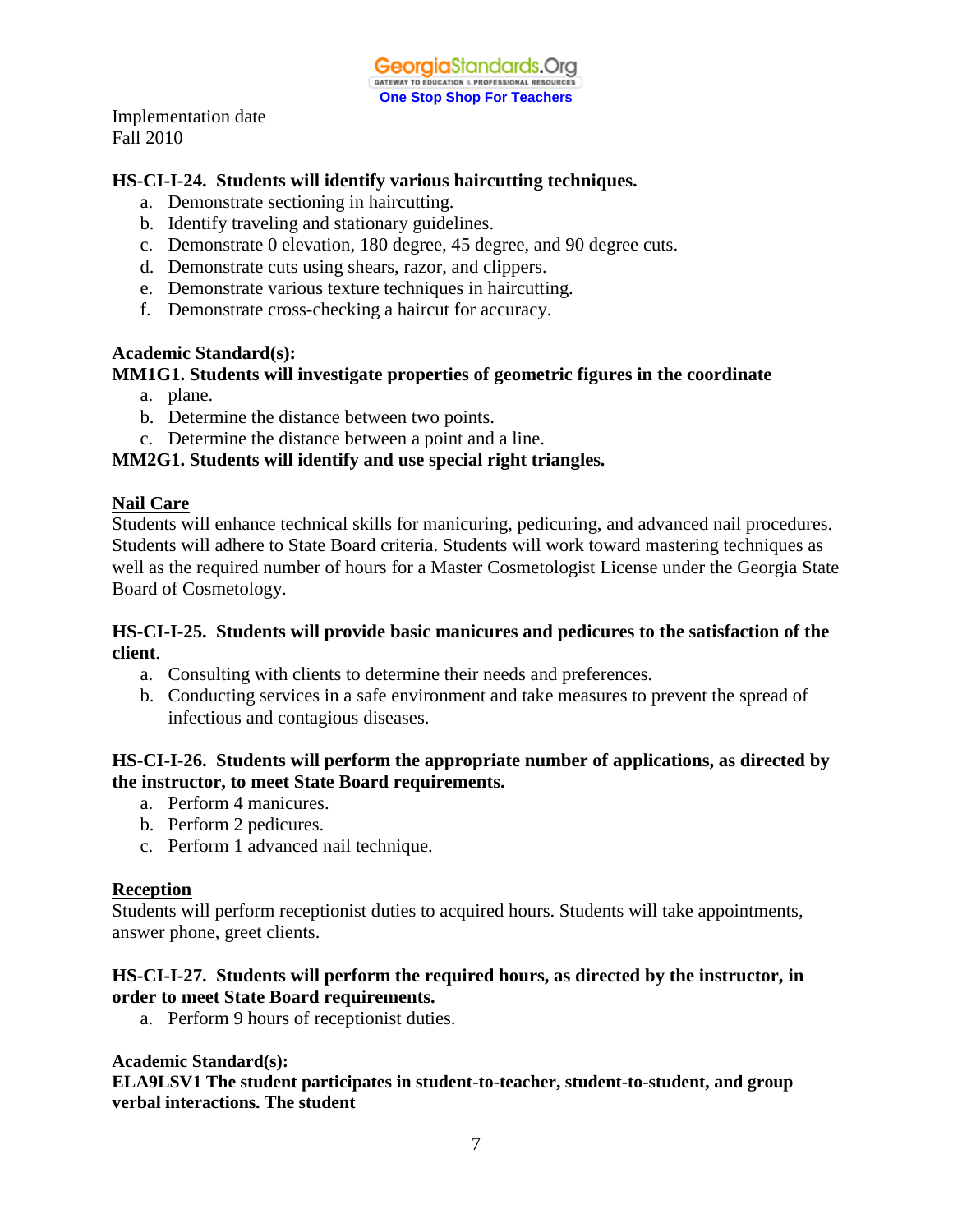

Implementation date

Fall 2010

- a. Initiates new topics and responds to adult-initiated topics.
- b. Asks relevant questions.
- c. Responds to questions with appropriate information.

#### **Dispensary**

Students will work in dispensary in order to fulfill required number of hours needed for State Board. Students will be responsible for mixing color, perms, etc. Students will also disinfect and sanitize used equipment.

## **HS-CI- I-28. Students will mix, fill, and dispense products to other students.**

a. Perform 9 hours of dispensary time

## **Academic Standard(s):**

**SCSh2. Students will use standard safety practices for all classroom laboratory and field investigations.** 

- a. Follow correct procedures for use of scientific apparatus.
- b. Demonstrate appropriate technique in all laboratory situations.
- c. Follow correct protocol for identifying and reporting safety problems and violations.

## **Reading Across the Curriculum**

### **Reading Standard Comment**

After the elementary years, students engage in reading for learning. This process sweeps across all disciplinary domains, extending even to the area of personal they experience text in all genres and modes of discourse. In the study of various disciplines of learning (language arts, mathematics, science, social studies), students must learn through reading the communities of discourse of each of those disciplines. Each subject has its own specific vocabulary, and for students to excel in all subjects, they must learn the specific vocabulary of those subject areas in context.

Beginning with the middle grades years, students begin to self-select reading materials based on personal interests established through classroom learning. Students become curious about science, mathematics, history, and literature as they form contexts for those subjects related to their personal and classroom experiences. As students explore academic areas through reading, they develop favorite subjects and become confident in their verbal discourse about those subjects.

Reading across curriculum content develops both academic and personal interests in students. As students read, they develop both content and contextual vocabulary. They also build good habits for reading, researching, and learning. The Reading Across the Curriculum standard focuses on the academic and personal skills students acquire as they read in all areas of learning.

Students will enhance reading in all curriculum areas by:

a. Reading in all curriculum areas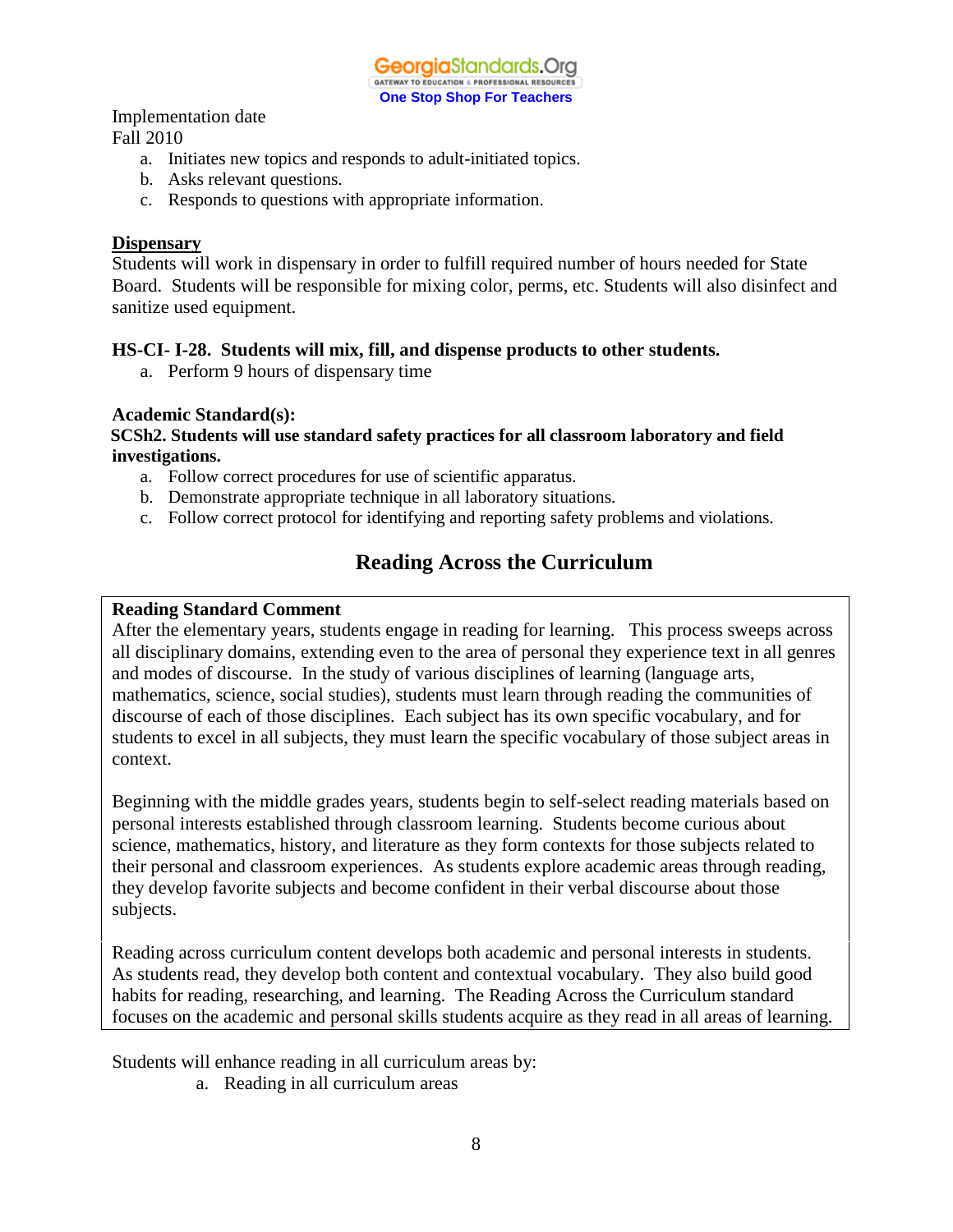GeorgiaStandards.Org GATEWAY TO EDUCATION & PROFESSIONAL RESOURCE **One Stop Shop For Teachers**

Implementation date Fall 2010

- Read a minimum of 25 grade-level appropriate books per year from a  $\bullet$ variety of subject disciplines and participate in discussions related to curricular learning in all areas.
- Read both informational and fictional texts in a variety of genres and modes of discourse.
- Read technical texts related to various subject areas.
- b. Discussing books
	- Discuss messages and themes from books in all subject areas.
	- Respond to a variety of texts in multiple modes of discourse.
	- Relate messages and themes from one subject area to messages and themes in another area.
	- Evaluate the merit of texts in every subject discipline.
	- Examine author's purpose in writing.
	- Recognize the features of disciplinary texts.
- c. Building vocabulary knowledge
	- Demonstrate an understanding of contextual vocabulary in various subjects.
	- Use content vocabulary in writing and speaking.
	- Explore understanding of new words found in subject area texts.
- d. Establishing context
	- Explore life experiences related to subject area content.
	- Discuss in both writing and speaking how certain words are subject area related.
	- Determine strategies for finding content and contextual meaning for unknown words.

## **CTAE Foundation Skills**

The Foundation Skills for Career, Technical and Agricultural Education (CTAE) are critical competencies that students pursuing any career pathway should exhibit to be successful. As core standards for all career pathways in all program concentrations, these skills link career, technical and agricultural education to the state's academic performance standards.

The CTAE Foundation Skills are aligned to the foundation of the U. S. Department of Education's 16 Career Clusters. Endorsed by the National Career Technical Education Foundation (NCTEF) and the National Association of State Directors of Career Technical Education Consortium (NASDCTEc), the foundation skills were developed from an analysis of all pathways in the sixteen occupational areas. These standards were identified and validated by a national advisory group of employers, secondary and postsecondary educators, labor associations, and other stakeholders. The Knowledge and Skills provide learners a broad foundation for managing lifelong learning and career transitions in a rapidly changing economy.

**CTAE-FS-1 Technical Skills:** Learners achieve technical content skills necessary to pursue the full range of careers for all